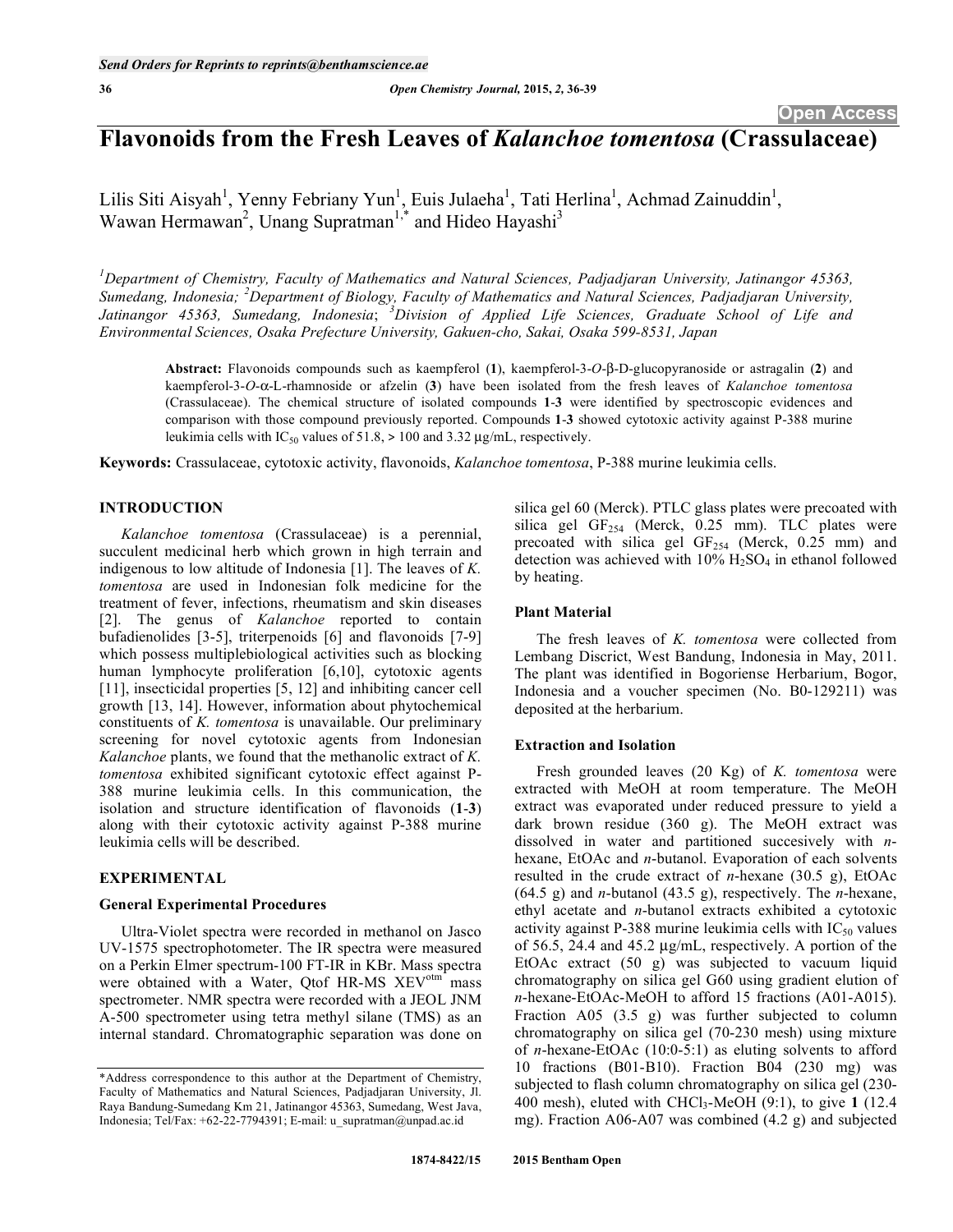to silica gel column chromatography on silica gel (70-230 mesh) using mixture of *n*-hexane-acetone (10:0-1:1) as eluting solvents to give 10 fractions (C01-C10). Fractions C06 (185 g) were subjected to column chromatography on silica gel  $(230-400 \text{ mesh})$  using mixture of CHCl<sub>3</sub>-MeOH (10:0-1:1) as eluting solvents to afford 6 fractions (D01-D6). Fraction D03 (73 mg) was subjected to preparative TLC on silica gel GF<sub>254</sub>, eluted with CHCl<sub>3</sub>:MeOH (9.5:0.5) to give 2 (12.5) and **3** (7.8 mg).

## **Determination of Cytotoxic Activity**

 P-388 cells were seeded into 96-well plates at an initial cell density of approximately  $3 \times 10^4$  cells cm<sup>-3</sup>. After 24 hours of incubation for cell attachment and growth, concentrations of samples were added. The samples first were dissolved in DMSO at the required concentration. Subsequent six concentrations were prepared using PBS (phosphoric buffer solution,  $pH = 7.30 - 7.65$ ). Control wells only DMSO. The assay was stopped after a 48 hours incubation periode by adding MTT reagent [3-(4,5-dimethylthiazol-2 yl)-2,5-diphenyl tetra-zolium bromide and the incubation was continued for another 4 hours, in which the MTT-stop solution containing SDS (sodium dodecyl sulphate) was added and another 24 hours incubation was conducted. Optical density was read by using a micro plate reader at 550 nm.  $IC_{50}$  values were taken from the plotted graph of percentage live cells compared to control (%), receiving only PBS and DMSO, versus the tested concentration of compounds  $(\mu g/mL)$ . The IC<sub>50</sub> value is the concentration required for 50% growth inhibition. Each assay and analysis was run in triplicate and averaged.

#### **RESULTS AND DISCUSSION**

Fresh leaves of *K. tomentosa* were grounded and extracted with methanol at room temperature and concentrated. The methanol extract was suspended in water and successively partitioned with *n*-hexane, ethyl acetate and *n*-butanol. The extracts were tested for their cytotoxic activity against P-388 murine leukimia cells and the ethyl acetate extract showed strongest cytotoxic activity. Subsequent phytochemical analysis was therefore focused on the ethyl acetate extract. The ethyl acetate extract was chromatographed over a vacuum liquid cromatography (VLC) column packed with silica gel 60 by gradient elution. The VLC fractions were repeatedly subjected to silica gel column chromatography and preparative TLC on silica gel GF254 to afford three flavonoid compounds **1**-**3** (Fig. **1**).

Compund **1** was isolated as a yellowish amorphous. Its UV spectra showed maximum absorption at 272 and 364 nm in MeOH. Its UV spectra showed bathoromic shifts at 280 and 376 nm with NaOH and AlCl<sub>3</sub>. IR  $\lambda_{\text{max}}$  (KBr): 3420, 1690, 1605, 1260, and 720 cm<sup>-1</sup>. <sup>1</sup>H-NMR (CD<sub>3</sub>OD, 500) MHz): 6.28 (1H, d, *J*=1.95 Hz, H-6), 5.95 (1H, d, *J*=1.95 Hz, H-8), 7.15 (2H, d, *J*=6.90 Hz, H-2', H-6'), 7.01 (2H, d, *J*=6.80 Hz, H-3', H-5'). <sup>13</sup>C-NMR (CD<sub>3</sub>OD, 125 MHz):  $\delta$ 157.7 (C-2), 136.6 (C-3), 176.6 (C-4), 162.3 (C-5), 99.2 (C-6), 164.9 (C-7), 99.1 (C-8), 104.5 (C-4a), 156.9 (C-8a), 123.3 (C-1'), 128.4 (C-2'), 114.5 (C-3'), 159.4 (C-4'), 114.5 (C-5'), 128.4 (C-6'). HR-TOFMS (positive ion mode) *m/z*  $287.0486$  [M+H]<sup>+</sup>, (calcd. for C<sub>15</sub>H<sub>10</sub>O<sub>6</sub>), *m/z* 286.0477).



**Fig. (1).** Structures of isolated compounds **1**-**3**.

Compound 1 has a molecular formula of  $C_{15}H_{10}O_6$  from its HR-TOFMS spectral data  $(m/z \ 287.0486 \overline{\mathrm{[M+H]}^+})$  and NMR data, thus requiring eleven double bond equivalents. The UV spectrum of 1 showed  $\lambda_{\text{max}}$  at 272 and 364 nm and exhibited a bathochromic shift by added NaOH and AlCl<sub>3</sub> suggested the presence of flavonoid structure having free 4' and 5- hydroxyl groups in **1**. The IR spectrum of **1** showed the absorption band correspond to hydroxyl  $(3420 \text{ cm}^{-1})$ , conjugated carbonyl  $(1690 \text{ cm}^{-1})$  and conjugated double bond  $(1605 \text{ cm}^{-1})$ . The <sup>1</sup>H-NMR spectrum of **1** showed the presence of two *meta*-coupled aromatics protons at  $\delta$  6.28 and 5.95 corresponds to H-6 and H-8 with coupling constant 1.95 Hz. The <sup>1</sup> H-NMR spectrum of **1** also showed the presence of two doublet signals at  $\delta$  7.15 (2H, d, J=6.80 Hz, H-2' and H-6') and 7.01 (2H, d, *J*=6.80 Hz, H-3' and H-5') corresponds to the four aromatic protons in ring B, characteristics for the 1',4'-disubstituted flavone. A total fifteen carbon signals were observed in the 13C-NMR spectrum. These were assigned by DEPT and HMQC experiments to fourteen  $sp^2$  carbons and a carbonyl signal at 176.6. The double bond equivalent was accounted for one out of the total eleven double bond equivalents. The remaining ten double bond equivalents were consistent to flavonol structure [14]. A comparison of the NMR data of **1** with those of kaempferol [14, 15], revealed that the structures of the two compounds are very similar, therefore, compound **1** was identified as kaempferol, which was reported for the first time from *K. tomentosa*.

Compound **2** was isolated as a yellowish solid. UV spectrum  $\lambda_{\text{max}}$  (MeOH) nm: 267, 350; IR  $v_{\text{max}}$  (KBr) cm<sup>-1</sup>:  $3400, 1730, 1607, 1078.$ <sup>1</sup>H-NMR (CD<sub>3</sub>OD, 500 MHz):  $\delta$ 6.18 (1H, d, *J*=1.90 Hz, H-6), 6.36 (1H, d, *J*=1.90 Hz, H-8), 7.04 (2H, d, *J*=6.95 Hz, H-2', H-6'), 6.85 (2H, d, *J*=6.95 Hz, H-3', H-5'), 5.20 (1H, d, *J*=7.5 Hz, H-1''), 3.79 (1H, m, H-2''), 3.42 (1H, m, H-3''), 3.42 (1H, m, H-4''), 3.72 (1H, m, H-5''), 3.52 (1H, dd, *J*=12.0, 4.5 Hz, Ha-6''), 3.68 (1H, dd, *J*=12.0, 2.0 Hz, H<sub>b</sub>-6"). <sup>13</sup>C-NMR (CD<sub>3</sub>OD, 125 MHz):  $\delta$ 154.6 (C-2), 135.6 (C-3), 179.4 (C-4), 106.6 (C-4a), 162.6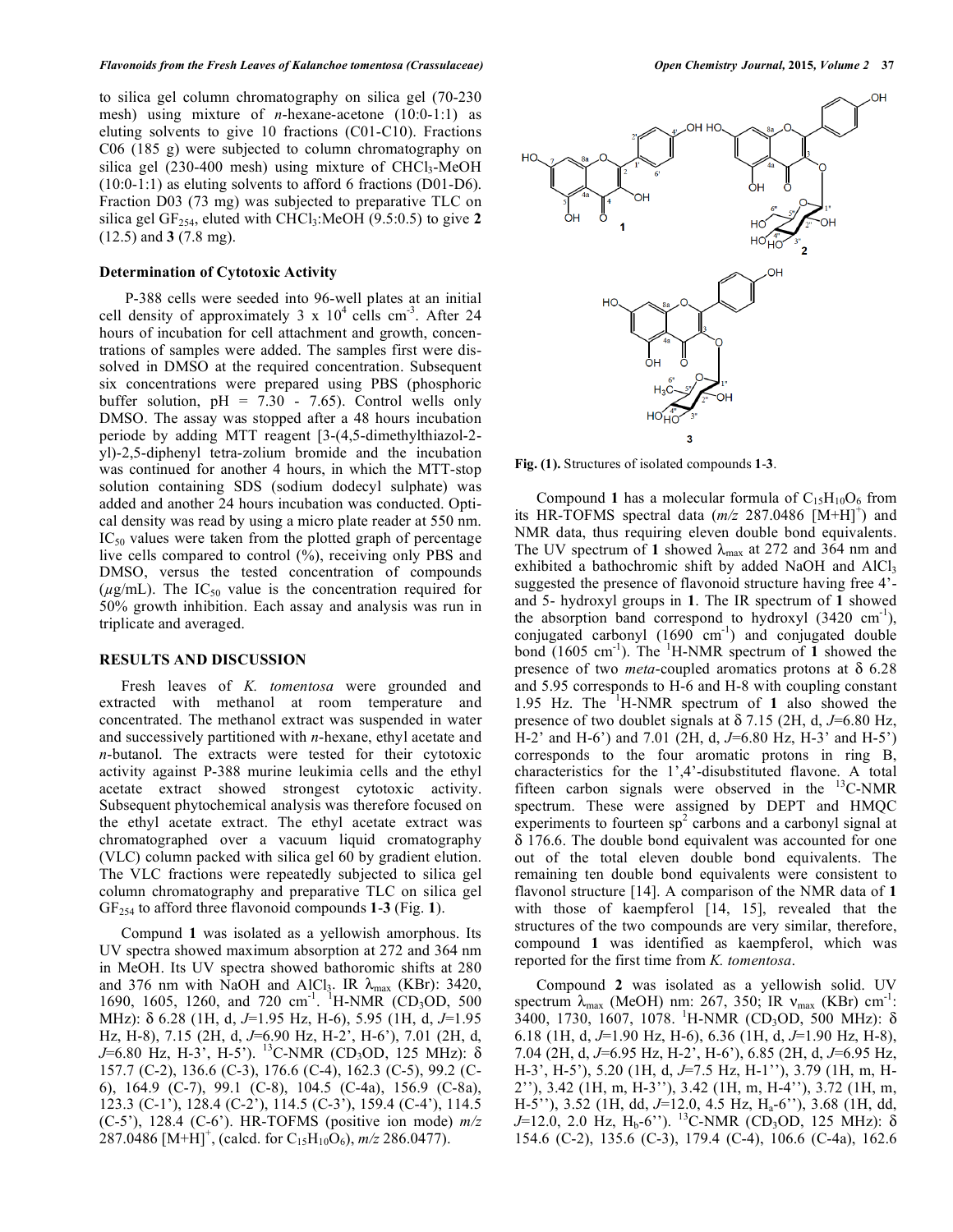(C-5), 100.2 (C-6), 165.8 (C-7), 98.4 (C-8), 159.6 (C-8a), 122.6 (C-1'), 128.4 (C-2'), 116.3 (C-3'), 160.8 (C-4'), 116.3 (C-5'), 128.4 (C-6'), 97.1 (C-1''), 79.7 (C-2''), 78.1 (C-3''), 74.3 (C-4''), 78.4 (C-5''), 66.6 (C-6''). HR-TOFMS (positive ion mode)  $m/z$  449.3567  $[M+H]$ <sup>+</sup>, (calcd. for C21H20O11), *m/z* 448.3769).

Compound 2 has a molecular formula of  $C_{21}H_{20}O_{11}$  from its HR-TOFMS spectral data  $(m/z$  449.3567 [M+H]<sup>+</sup>) and NMR data, indicating the presence of twelve double bond equivalents. UV spectrum of 1 displayed  $\lambda_{\text{max}}$  at 267 and 350 nm indicated the presence of a flavonoid skeleton [14]. IR spectrum of 1 indicated the presence of hydroxyl  $(3400 \text{ cm}^{-1})$ , carbonyl (1710 cm<sup>-1</sup>), conjugated double bond (1607 cm<sup>-1</sup>) and ether groups  $(1078 \text{ cm}^{-1})$ . <sup>1</sup>H-NMR spectrum of 2 displayed that protons in B ring gave a doublet (2H, d,  $J=6.95$  Hz) at  $\delta$  7.04 and 6.85, suggested the presence *p*disubstituted benzene ring. Protons in ring A were observed at 6.18 (1H, d, *J*=1.90 Hz) and 6.36 (1H, d, *J*=1.90 Hz), respectively, suggested the presence of *meta*-aromatic proton at H-8 and H-6. Based on these observation and comparison of NMR data previously reported [15], indicated that **2** had a kaempferol as a glycone. The <sup>1</sup> H-NMR spectra of **2** also showed the presence of an anomeric proton as a doublet at  $\delta$ 5.20 suggesting a sugar residue was identified as  $\beta$ glucopyranose on the basis of coupling constant  $(J_1, J_2)$ =7.5 Hz) [15, 16]. The <sup>13</sup>C-NMR spectrum showed 21 carbon signals, which were classified by their chemical shifts and the DEPT spectra as one oxygenated  $sp<sup>3</sup>$  methylene, four oxygenated  $sp^3$  methines, one anomeric carbon, six  $sp^2$ methines, eight sp<sup>2</sup> quartenary carbon and one carbonyl. The double bond equivalen was accounted for eight out of the total twelve double bond equivalents. The remaining four double bond equivalens were consistent with the flavone skeleton with a  $\beta$ -glucose residue [15]. Based on the above evidences and biogenetic point of view occurance the flavonoid structure in *Kalanchoe* genus, suggested that compound **2** having flavonoid structure [14-16] consists of kaempferol as an aglycone moiety and  $\beta$ -D-glucoside as a sugar residue. The position of the  $\beta$ -D-glucosyl moiety in 2 was identified at C-3 position on the basis of COSY and HMBC correlations as shown in Fig. (**2**). Consequently, structure 2 was identified as kaempferol- $3$ - $O$ - $\beta$ - $D$ -glucoside or known as astragalin consistent to the reported literature values [16, 17], which was reported for the first time from *K. tomentosa*.

Compund **3** was isolated as a yellow solid. Its UV spectra showed maximum absorption at 276 and 370 nm in MeOH. IR  $v_{\text{max}}$  (KBr): 3360, 1670, 1607, 1508, 1452, 1024 and 820 cm<sup>-1</sup>. <sup>1</sup>H-NMR (CD<sub>3</sub>OD, 500 MHz):  $\delta$ 12.55 (1H, s, 5–OH), 7.20 (2H, d, J=7.20 Hz, H-2', H-6'), 6.90 (2H, d, *J*=7.20 Hz, H-3', H-5'), 6.10 (1H, d, *J*=2.0 Hz, H-8), 5.95 (1H, d, *J*=2.0 Hz, H-6), 5.49 (1H, d, *J*=1.9 Hz, H-1''), 3.80 (1H, dd, *J*=8.0, 7.1 Hz, H-2''), 3.45 (1H, dd, *J*=10.0, 4.30 Hz, H-3''), 3.42 (1H, t, *J*=10.0 Hz, H-4''), 3.74 (1H, dd, *J*= 10.0, 6.1 Hz, H-5''), 0.94 (3H, d, *J*= 6.0 Hz, H-6"); <sup>13</sup>C-NMR (CD<sub>3</sub>OD, 125 MHz):  $\delta$  153.6 (C-2), 134.6 (C-3), 179.7 (C-4), 104.5 (C-4a), 163.3 (C-5), 98.6 (C-6), 165.5 (C-7), 99.4 (C-8), 155.0 (C-8a), 124.0 (C-1'), 128.4 (C-2'), 114.6 (C-3'), 158.0 (C-4'), 114.6 (C-3'), 128.4 (C-2'), 97.0 (C-1''), 74.8 (C-2''), 77.5 (C-3''), 78.6 (C-4''),

75.6 (C-5''), 20.8 (C-6''). HR-TOFMS (positive ion mode)  $m/z$  433.1104 [M+H]<sup>+</sup>, (calcd. for C<sub>21</sub>H<sub>20</sub>O<sub>10</sub>),  $m/z$  432.1056).



**Fig. (2).** Selected COSY and HMBC Correlations of **2**.

Compound **3** has a molecular formula of  $C_{21}H_{20}O_{10}$  from its HR-TOFMS spectral data  $(m/z$  433.1102  $\overrightarrow{[M+H]}^+$  and NMR data, thus requiring twelve degrees of unsaturation. The UV spectrum of 3 showed  $\lambda_{\text{max}}$  at 276 and 370 nm indicated a flavonoid structure [14,15]. The IR spectrum of **3** showed the presence of hydroxyl  $(3360 \text{ cm}^{-1})$ , conjugated carbonyl (1670 cm<sup>-1</sup>), conjugated double bond (1607 cm<sup>-1</sup>) and ether group  $(1024 \text{ cm}^3)$ . <sup>1</sup>H- and <sup>13</sup>C NMR signals of **3** were similar to those of **2**, the main differences are the presence of a secondary methyl group at as a doublet at  $\delta$ 0.94 (3H, d, *J*=5.7 Hz) and absence of oxymethylene group at C-5 position of the sugar unit, suggested that compound **3** is consist a flavonoid skeleton of kaempferol as an aglycone moiety and rhamnoside as a sugar unit. The anomeric proton had a coupling constant of 1.9 Hz, conforming the  $\alpha$ orientation of L-rhamnosyl moiety. Based on the above spectral data, structure **3** was identified as kaempferol-3-*O*-  $\alpha$ -L-rhamnoside consistent with previously reported [14,18], which was reported for the first time from *K. tomentosa*.

The cytotoxic effects of the three isolated compounds **1**-**3** against the P-388 murine leukimia cells were conducted according to the method described in previous paper [19, 20] and were used an artonin E ( $IC_{50}$  0.3  $\mu$ g/mL) as a positive control [21]. Compounds **1**-**3** showed cytotoxicity against P-388 murine leukimia cells with  $IC_{50}$  values of 51.8, > 100 and 3.32 μg/mL, respectively, suggested that the presence of rhamnoside sugar unit in flavonoid structure can increase cytotoxic activity whereas the presence of glucoside unit can decrease cytotoxic activity.

#### **CONCLUSION**

The ethyl acetate extract of *K. tomentosa* fresh leaves showed the presence of flavonoid structure, kaempferol (**1**),  $k$ aempferol-3-*O*- $\beta$ -D-glucoside or astragalin (2) and  $k$ aempferol-3-*O*- $\alpha$ -L-rhamnoside or afzelin (3). The presence of rhamnoside sugar unit in flavonoid structure can increase the cytotoxic activity against P-388 murine leukimia cells.

#### **CONFLICT OF INTEREST**

The authors confirm that this article content has no conflict of interest.